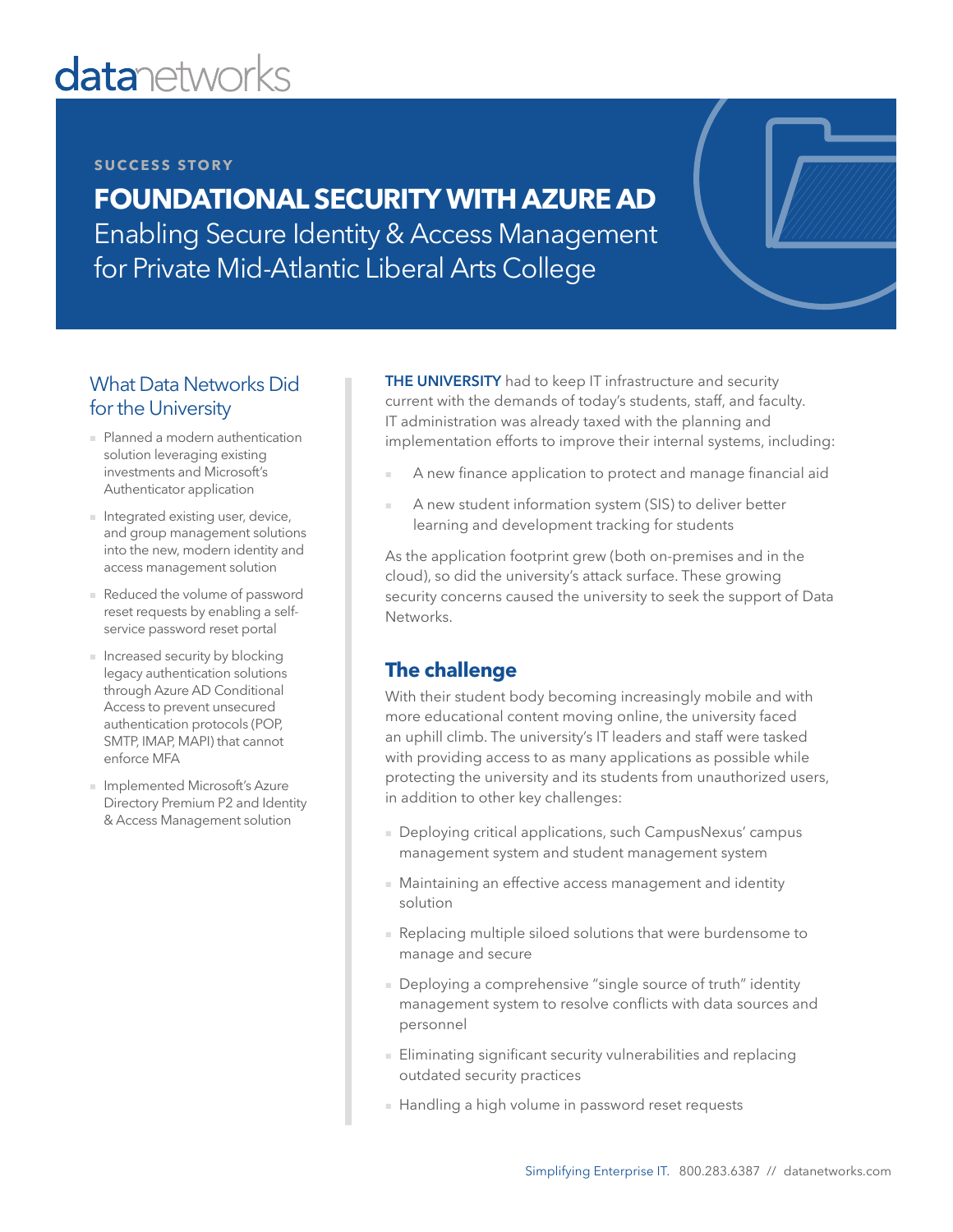## **The solution**

Data Networks created a multi-phased plan to deliver increased security and modern applications to the university's students, faculty, and staff. The solution introduced new technologies while leveraging the university's existing technology investments, delivering a security overhaul that improved the university's service offerings while making the entire environment more secure.

#### **Key components of the solution:**

#### **Implementation of Microsoft Azure Directory Premium P2**

This comprehensive security suite already owned by the univesrity allowed for the creation of a single sign-on across all applications, whether on-premises or in the cloud. As a robust and refined cloud-based Identity and Access Management platform, Azure AD Premium P2 provided the university with advanced security features, including:

- Conditional Access
- Multi-Factor Authentication (MFA)
- Single Sign-On (SSO)
- Self-Service Password Reset (SSPR)
- Privileged Identity Management (PIM)

With the support of Data Networks' Microsoft Engineers, the school was able to deploy the Microsoft Azure AD P2 application to its fullest.

#### **Multi-Factor Authentication (MFA)**

By asking more of the user, multi-factor authentication (MFA) adds a crucial extra layer of security. As a result, the univesrity encountered fewer help-desk costs, while enjoying the benefits of MFA's enhanced protection.

#### **Risk-based MFA**

To maximize the experience for trusted users and stop infiltrators in their tracks, risk-based MFA intelligently analyzes users and decides when to request additional verification. With this capability in place, IT Admin can detect suspicious activity and challenge intruders before they can do any damage, while allowing frictionless access to legitimate users.

#### **Microsoft Azure AD Conditional Access**

Today's security administrators are faced with two competing priorities: protect the organization and its electronic assets, and enable users to be productive no matter their location. Organizations can no longer settle for passwords alone to block or allow access to their networks and applications. With Conditional Access, a component of Microsoft Azure Active Directory, the system analyzes various user signals like the user identity and location, the device they're using, the application they're accessing, and other risk factors. Based on these factors, the system can decide whather to allow access, require MFA, or deny access.

#### **Knowledge Transfer**

Data Networks' final deliverable was to setup knowledge transfer sessions with their Senior Microsoft Engineers and the university's IT staff. These sessions reviewed the setup and functionality of the new platforms, the Recent Activity page, remediation procedures, guest user access plans, Azure AD's activity and risk reports, their Microsoft 365 Security Score, and Conditional Access policies.